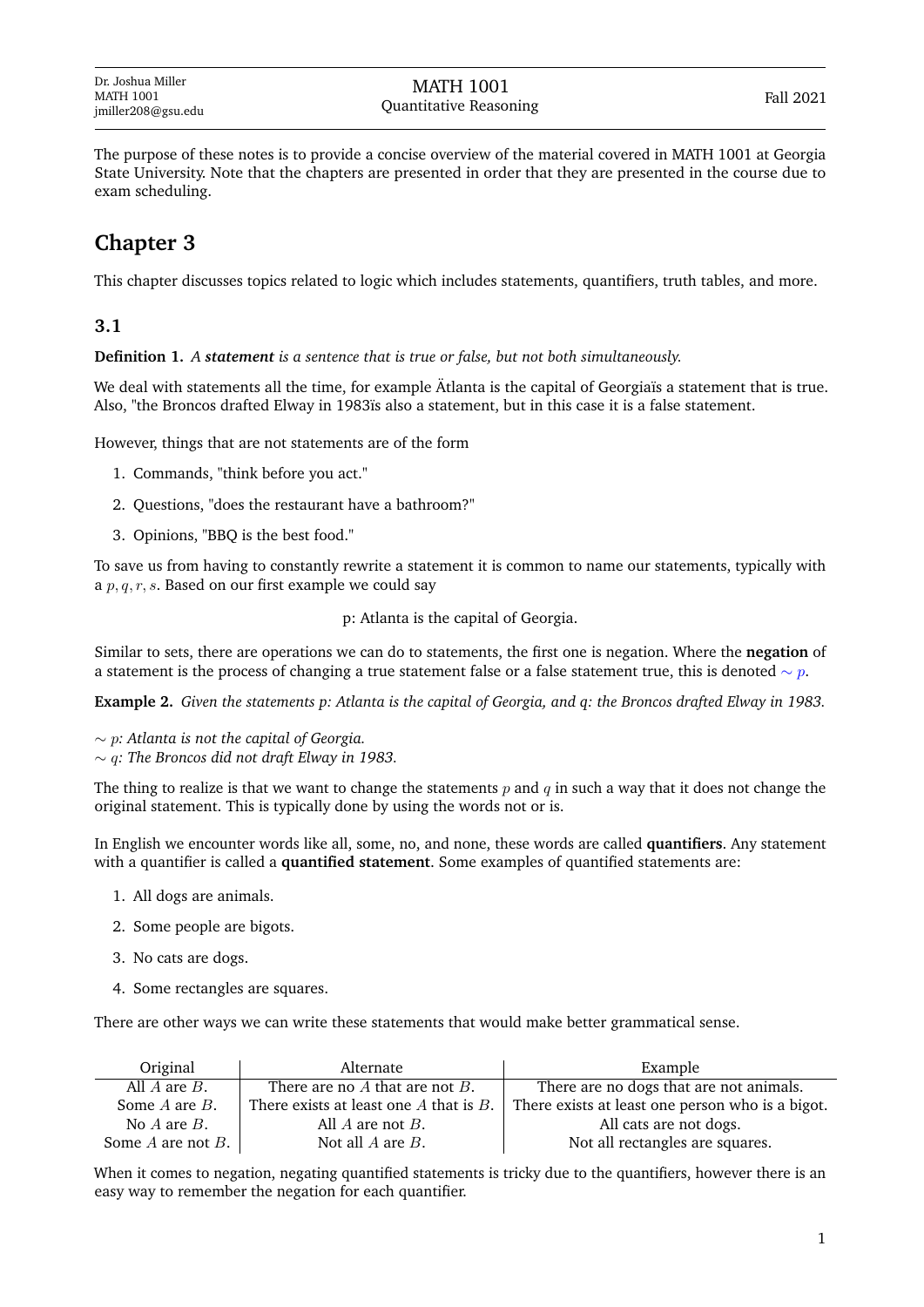|                 | Negation          |                    |
|-----------------|-------------------|--------------------|
| All $A$ are $B$ | $\leftrightarrow$ | Some A are not $B$ |
| Some A are $B$  | ⇔                 | No $A$ are $B$ .   |

Let us consider some examples using the statements

| $p$ : All cats are brown.        | $\sim p$ : Some cats are not brown. |
|----------------------------------|-------------------------------------|
| q: Some cats are not polydactyl. | $\sim q$ : All cats are polydactyl. |
| $r$ : Some cats are fluffy.      | $\sim r$ : No cats are fluffy.      |

Lastly, negating a negation returns original statement, symbolically this is  $\sim \gamma = p$ . So the negation of the statement ßome cats are not brown,ïs äll cats are brown."

### **3.2**

In this section we will start combining "simple" statements to make more complex statements. Formally a **simple statement** conveys one idea without connecting words. On the other hand, a **compound statement** is a statement that combines two or more simple statements using connectives. These connectives are: and, or, if — ,then —, and if and only if.

For the remainder of this sections we will assume that p and q are simple statements. Here we will let  $p$  : It is Sunday, and  $q$ : The Broncos are playing. We will look at a few examples using the and connective and the previous operation, negation.

**Definition 3.** *The compound statement* p *and* q*, symbolized* p∧q*, is called a conjunction. The symbol* ∧ *represents the word and.*

> $p \wedge q$ : It is Sunday and the Broncos are playing.  $p \wedge \sim q$ : It is Sunday and the Broncos are not playing.  $\sim p \wedge q$ : It is not Sunday and the Broncos are playing.  $\sim p \land \sim q$ : It is not Sunday and the Broncos are not playing.

There are other words that we can use instead of and, the most common ones are but, yet, and nevertheless.

The next operation involves the connective or. More precisely, two simply statements connected by or. An example of this I have a cat or a dog. However an or statement can take on the one of two versions

- 1. Inclusive or: I have a cat or a dog or both.
- 2. Exclusive or: I have a cat or dog, but not both.

An inclusive or allows for both part to happen simultaneously, while an exclusive or does not.

**Definition 4.** *A compound statement with an inclusive or is called a disjunction, denoted* p ∨ q*. Here* ∨ *represents the word or.*

Let us look at some examples using  $r$ : the bill receives majority approval, and  $s$ : the bill becomes law.

 $p \vee q$ : The bill receives majority approval or the bill becomes law.

 $p \vee \sim q$ : The bill receives majority approval or the bill does not become law.

 $\sim p \vee q$ : The bill does not receive majority approval or the bill becomes law.

 $\sim p \vee \sim q$ : The bill does not receive majority approval or the bill does not become law.

The next type of compound statement uses the if  $p$ , then  $q$  connective.

**Definition 5.** *The compound statement, if* p, then q, denoted  $p \rightarrow q$  is called a **conditional** statement. Here p is *called the antecedent and* q *is the consequent.*

Consider the following simple statements,  $p : a$  person is human and  $q : a$  person is from earth.

 $p \rightarrow q$ : If a person is human, then that person is from earth.

 $p \rightarrow \sim q$ : If a person is human, then that person is not from earth.

 $\sim p \rightarrow q$ : If a person is not human, then that person is from earth.

 $\sim p \rightarrow \sim q$ : If a person is not human, then that person is not from earth.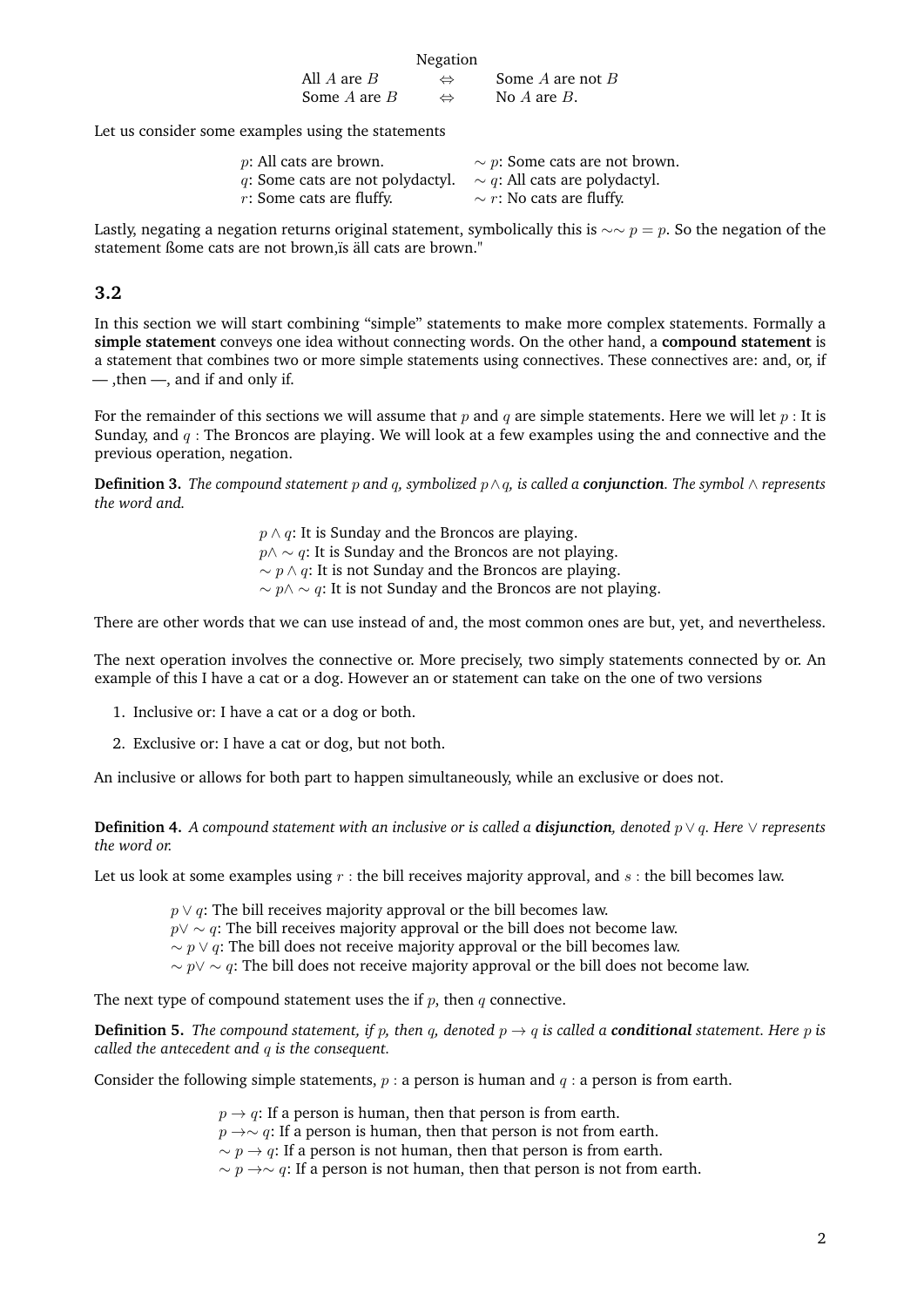Similar to the other connectives, there are other options for expressing conditional statement which include  $q$ if p, p is sufficient for q, or p only if q.

The last type of statement is defined as

**Definition 6.** *Biconditional statements are conditional statements that are true if the antecedent and consequent are reversed, denoted*  $p \leftrightarrow q$ *.* A biconditional is a statement where  $p \rightarrow q$  and  $q \rightarrow p$  are both true. *A biconditional statement is a compound statement where the connective is* p *if and only if* q*, sometimes this is represented by the shorthand* p *iff* q*.*

If we consider the statement, if you have a cat, then you have a pet. We see that the statement is true for the current choice of antecedent (you have a cat) and consequent ( you have a pet). However if you reverse them to create the condition statement, if you have a pet, then you have a cat is not true, i.e. you could have a dog. This is NOT a biconditional statement.

However, consider the conditional statement, if you have a cat, then you have a feline pet. This is also a biconditional statement since if you have a feline pet, then you have a cat is also true. Therefore we could say, you have a cat if and only if you have a feline pet.

When dealing with symbolic forms of our statements, we are able to place parentheses, and depending on the placement the meaning can change. For example, consider  $p$  : she is happy and  $s$  : she is wealthy.

> $\sim (p \wedge q)$ : It is not true that she is happy and wealthy.  $\sim p \wedge q$ : She is not happy and she is happy.  $\sim (p \vee q)$ : She is neither happy nor happy.  $\sim p \vee q$ : She is not happy or she is wealthy.

When going from symbols to English we have a couple of rules of thumb.

The simple statements in parentheses come before the comma.

For example  $(q \wedge \sim p) \rightarrow r$  can we written as "If q and not p, then not r ." Similarly,  $q \vee (\sim p \rightarrow \sim r)$  can be written as " $q$ , and if not  $p$ , then not  $r$ ."

In the case that we have a symbolic statement without parentheses, we have something called dominance order. Specifically, if a symbolic statement appears without parentheses, statements before and after the most dominant connective are grouped together. The **dominance order** is

|                                          | Strongest                                  |
|------------------------------------------|--------------------------------------------|
| Conjunction - Conditional<br>Disjunction | Biconditional                              |
| Dominant Symbol                          | Clarified Statement                        |
| $\rightarrow$                            | $p \rightarrow (q \wedge \sim r)$          |
| $\rightarrow$                            | $(p \wedge q) \rightarrow \sim r$          |
| $\leftrightarrow$                        | $(p \leftrightarrow q) \rightarrow r$      |
| $\leftrightarrow$                        | $p \rightarrow (q \leftrightarrow r)$      |
| $p \wedge \sim q \rightarrow r \vee s$   | $(p \wedge \sim q) \rightarrow (r \vee s)$ |
| Ambiguous                                |                                            |
|                                          |                                            |

For the final example, let  $p: I$  fail the course,  $q: I$  study hard, and  $r: I$  pass the final. Express in a symbolic form.

Ï do not pass the course if and only if I study hard and pass the final."

Looking at the statement we see that there is a negation of  $p$  and  $q, r$  appear as normal. Therefore we could write the statement as  $\sim p \leftrightarrow q \wedge r$ , however if we look at the dominant connective it is the biconditional. Therefore we can represent the statement as

$$
\sim p \leftrightarrow (q \wedge r).
$$

By a similar argument, consider the statement Ï do not pass the course if and only if I study hard, and I pass the final."

The thing to note is that there is a comma, so we can use a combination of the comma hint from earlier as well as the dominance of the biconditional. Therefore we can write the symbolic statement as

$$
(\sim p \leftrightarrow q) \land r.
$$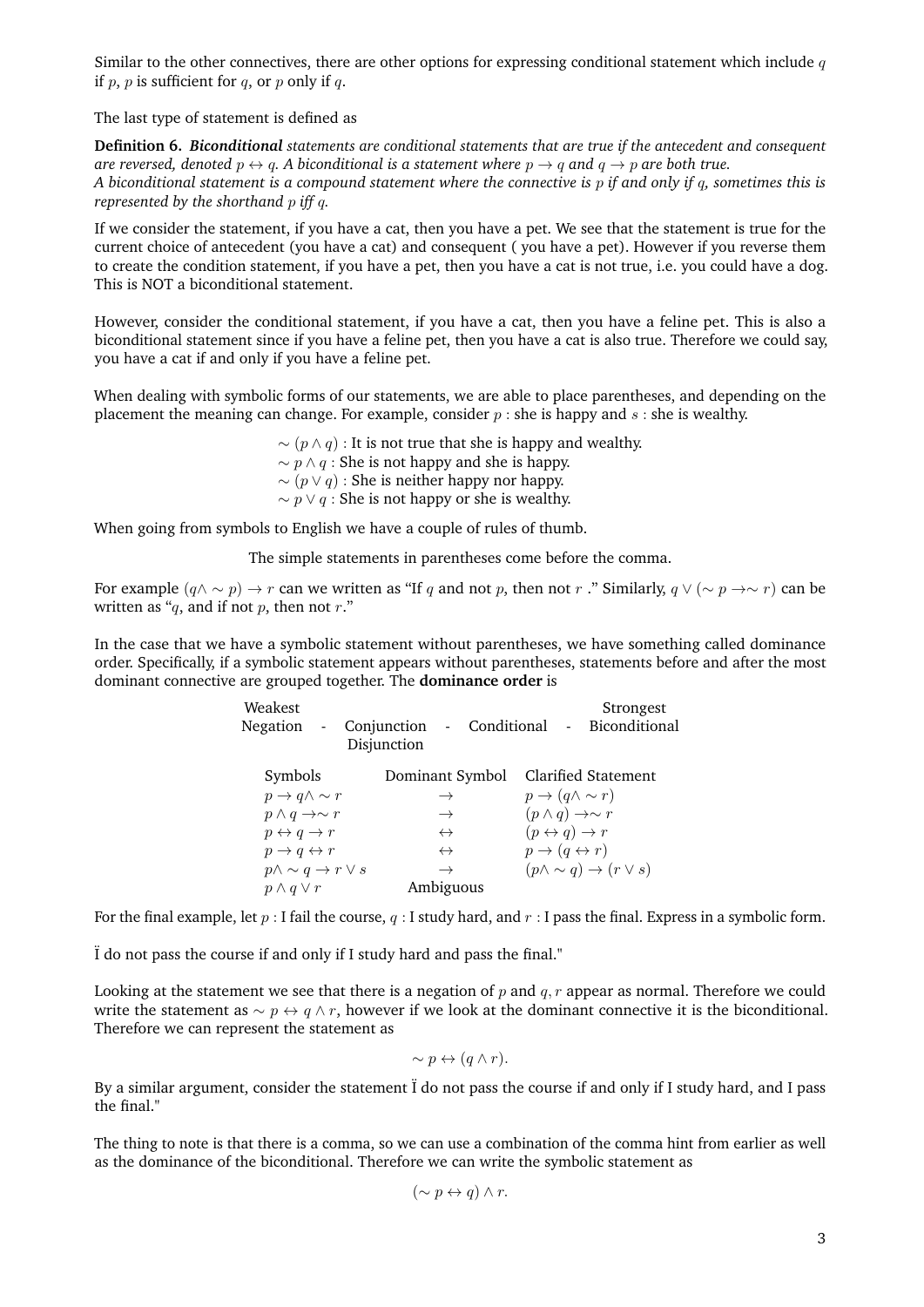#### **3.3**

In this section we will start assigning truth values to our statements. More precisely, if we know if simple statements are true or false, then we can determine whether a statement involving negation, conjunctions, and disjunctions are true or false.

We are able to do this through truth tables, which is a method of see how the different connectives (symbols) affect every possible combination of true and false. We will start with negation, remember that negation changes a true statement false and a false statement true. Therefore the truth table for negation is

$$
\begin{array}{c|c}\np & \sim p \\
\hline\nT & F \\
F & T\n\end{array}
$$

For the conjunction, let us consider the statement: I visited London and Paris. This statement can be broken up into two simple statements  $p: I$  visited London and  $q: I$  visited Paris. Whether or not the conjunction is true can be determined by considering the possible combinations of the simple statements  $p$  and  $q$ .

| Case                                    |  |  |
|-----------------------------------------|--|--|
| Both London and Paris are visited.      |  |  |
| Visited only London, but not Paris.   T |  |  |
| Visited only Paris, but not London.     |  |  |
| Did not visit either cities.            |  |  |

For a conjuction, the only time the statement was true was when both cities were visited. This make sense since "and" statements requires both things to happen for it to be true. Therefore the conjunction truth table is given by:

$$
\begin{tabular}{c|c|c} $p$ & $q$ & $p \wedge q$ \\ \hline T$ & T$ & T$ \\ T$ & F$ & F$ \\ F$ & T$ & F$ \\ F$ & F$ & F$ \\ \hline \end{tabular}
$$

For a disjunction, consider the statement: I visited London or Paris. If we remember that this is an inclusive or, then this means I visited London or Paris or both. So the question now is, when is this statement false? There is an easy answer, the statement is only false if I did not visit London and I did not visit Paris. Therefore we can find the truth table for the disjunction as:

| р  | q   | $p \vee q$ |
|----|-----|------------|
| J. | .Г. | .١.        |
| Т  | F   | T.         |
| F  | T.  | Т          |
| F  | F   | F          |

**Example 7.** *Consider the statements*

$$
p: 11 > 4 \qquad q: 3 < 5,
$$

*then determine if the following are true or false. Note that as stated, both* p *and* q *are true as stated.*

p ∧ q *: Both are* p *and* q *are true, and by the conjunction table we see that* p ∧ q *is true.*

∼ p ∧ q *: Notice that* ∼ p *is now false and* q *is true, then by the conjunction table we have that* ∼ p ∧ q *is false.*

p∨ ∼ q *: Notice that* ∼ q *is now false and* p *is true, then by the disjunction table we have that* p∨ ∼ q *is true.*

∼ p∨ ∼ q *: Notice that* ∼ q *and* ∼ p *are both now false, then by the disjunction table we have that* ∼ p∨ ∼ q *is false.*

In the case that we have a statement that all possible combinations of true and false yield that the statement is true, then we call that statement a **tautology**. The easiest tautology to write is  $p \vee \sim p$ . Let us construct the truth table for  $(\sim p \lor q) \land \sim q$ .

|                |     |   |  | $p \mid q \mid \sim p \mid \sim p \vee q \mid \sim q \mid (\sim p \vee q) \wedge \sim q$ |
|----------------|-----|---|--|------------------------------------------------------------------------------------------|
| T <sub>1</sub> |     |   |  |                                                                                          |
| $\overline{T}$ |     |   |  |                                                                                          |
| $\bar{F}$      |     |   |  |                                                                                          |
|                | F F | T |  |                                                                                          |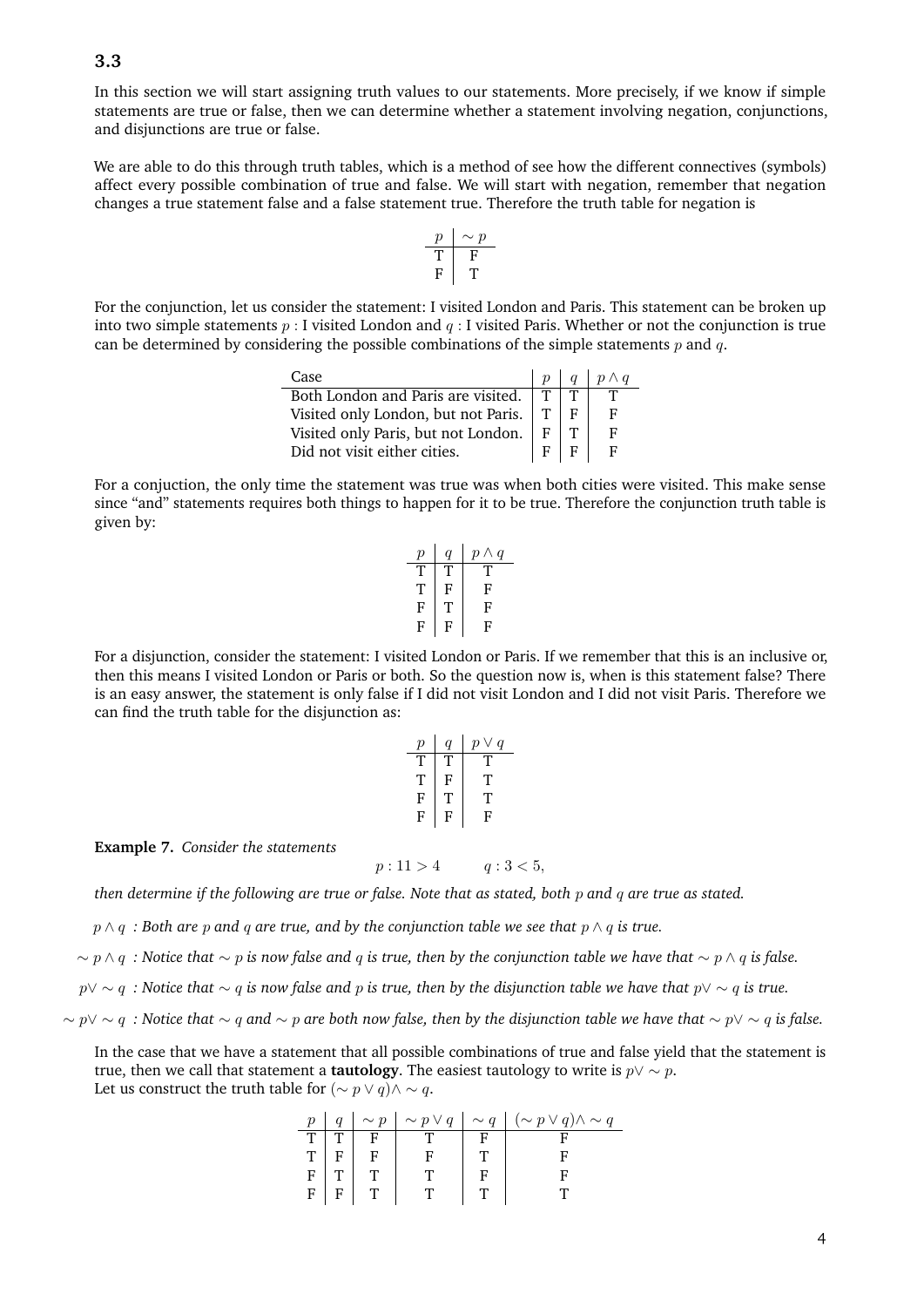Let us produce a truth table that involves three simple statements which is the most we will deal with during this course.

| $\boldsymbol{p}$      |   | $\boldsymbol{r}$ | $p \wedge q$ | $(p \wedge q)$<br>$\vee r$ |
|-----------------------|---|------------------|--------------|----------------------------|
| $\overline{\text{T}}$ | т | т                | т            | т                          |
| T                     | Τ | F                | т            | т                          |
| $\overline{T}$        | F | T                | F            | T                          |
| T                     | F | F                | F            | F                          |
| F                     | т | T                | F            | т                          |
| F                     | Т | F                | F            | F                          |
| F                     | F | T                | F            | т                          |
| F                     | F | F                | F            | F                          |

**3.4**

In this section we will introduce the conditional and biconditional truth tables. First we will look at the conditional statement and will do so using the following example:

You and your professor discuss your progress in the course and they make the promise to you that, ïf you pass the final, then you will pass the course."The professor's conditional statement can be broken up into the simple statements  $p$  : you pass the final, and  $q$  : you pass the course.

Now the question is, did your professor keep their promise? Here we will denote the true-false for the simple statements by  $(p, q)$ .

- 1. (T,T): You pass the final and you pass the course. The professor did keep their promise, so the conditional statement is true.
- 2. (T,F): You pass the final, but you fail the course. The professor did not keep their promise, so the conditional statement is false.
- 3. (F,T): You fail the final and you pass the course. The professor did keep their promise because the promise had the condition that you passed the final. Nothing was said about failing the final, therefore the promise was kept and the statement is true.
- 4. (F,F): You fail the final and you fail the course. The professor did keep their promise because the promise had the condition that you passed the final. Nothing was said about failing the final, therefore the promise was kept and the statement is true.

Note, the biggest confusion for this truth table are the last two options, however the professor's promise hinged on passing the course. Since that condition was not met, the statement is vacuously true. The truth table can be given as follows:

| $\boldsymbol{p}$ | q | $\boldsymbol{q}$<br>р<br>$\rightarrow$ |
|------------------|---|----------------------------------------|
| T                | т | J.                                     |
| T                | F | F                                      |
| F                | Т | Т                                      |
| F                | F | J.                                     |
|                  |   |                                        |

**Question:** Create the truth table for  $[(p \lor q) \land \sim p] \rightarrow q$ 

| $\boldsymbol{n}$ |  |  | $q   p \vee q   \sim p   (p \vee q) \wedge \sim p   [(p \vee q) \wedge \sim p] \rightarrow q$ |
|------------------|--|--|-----------------------------------------------------------------------------------------------|
|                  |  |  |                                                                                               |
| T.               |  |  |                                                                                               |
|                  |  |  |                                                                                               |
|                  |  |  |                                                                                               |

This is a tautology and a tautology involving a conditional is called an **implication**.

If we recall how the bicconditional was defined, i.e. that  $p \to q$  and  $q \to p$  were both true. Then the truth table for  $p \leftrightarrow q$  is the same as  $(p \rightarrow q) \land (q \rightarrow p)$ .

| $p_{-}$ |  | $q   p \rightarrow q   q \rightarrow p   (p \rightarrow q) \wedge (q \rightarrow p)$ |
|---------|--|--------------------------------------------------------------------------------------|
| T       |  |                                                                                      |
|         |  |                                                                                      |
| F       |  |                                                                                      |
| F       |  |                                                                                      |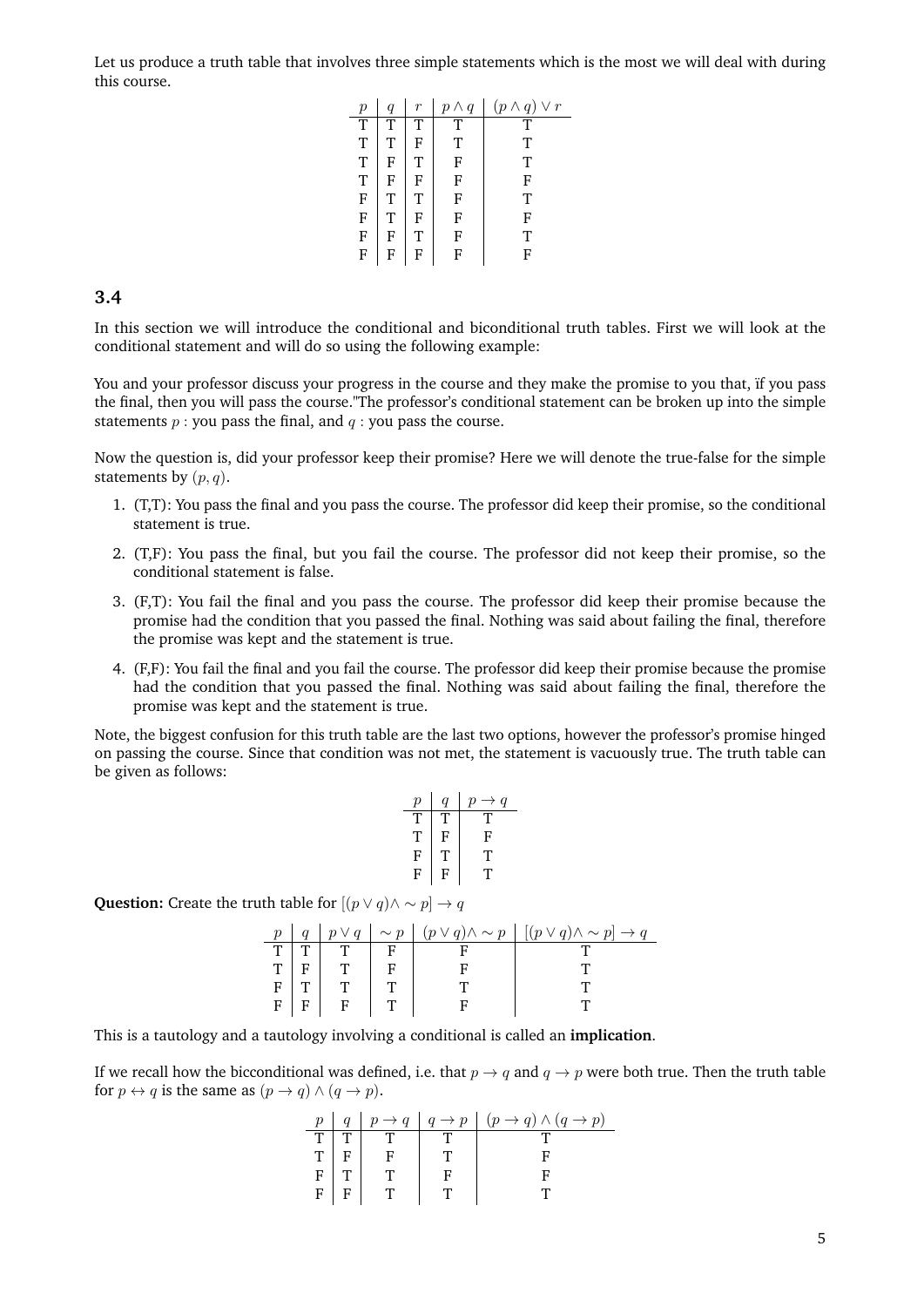Therefore the truth table for the biconditional is given by

$$
\begin{array}{c|cc}\np & q & p \leftrightarrow q \\
\hline\nT & T & T \\
T & F & F \\
F & T & F \\
F & F & T \\
\hline\n\end{array}
$$

**Example 8.** *You receive a letter in the mail from a company stating the following:*

*If your number matches the pre-selected number and you return it by a specified deadline, then you will win* \$1, 000, 000*.*

*Now, suppose your number did not match the pre-selected number, you return the letter before the deadline and you only win a free issue of a magazine.*

*Question: Can you sue the company for false advertisement? Answer: First break of the conditions for winning into simple statements and create the symbolic statement. This can be done in the following way:*

- p : *Your number matches the pre-selected number.*
- q : *You return the letter by the deadline.*
- r : *You win* \$1, 000, 000*.*

*Looking at the conditions for winning, we see that we can create the following symbolic statement using the above simple statements.*

$$
(p \land q) \to r.
$$

*Now, in terms of the simple statements* p*,* q*, and* r*, how does what happen to us look symbolically? Our number did not match the pre-selected number, so our scenario involves* p *being false. We return the letter by the deadline, so in our scenario we have that* q *is true. Lastly, we did not win a million dollars, so our scenario has that* r *is false.*

*Reminder, we determine true or false by assuming that the* p*,* q*, and* r *are "true," and if our scenario agrees we say true otherwise it disagrees and we say false. To be more precise, if we created a truth table for*  $(p \land q) \to r$ , then *we are looking at a specific combination of true and false for the simple statements based on what happens to us. Specifically the combination were* p *is false,* q *is true, and* r *is false. Thus*

| $(p \wedge q) \rightarrow r$ , | Replace $p$ , $q$ , $r$ with correct $T$ or $F$ |
|--------------------------------|-------------------------------------------------|
| $(F \wedge T) \rightarrow F$ , | Remember $(F \wedge T)$ is F                    |
| $F \to F$ .                    | Remember that $F \to F$ is true                 |
| Т                              |                                                 |

*Since this statement is true for our combination of true and false, then we can conclude that we cannot sue the company.*

*Note, a false advertisement would have the scenario end up being false.*

#### **3.5**

In this section we look at equivalent statements and some special variations of the conditional statement.

**Definition 9.** *Equivalent statements are made up of the same simple statements and have the same corresponding truth values for each true-false combination.*

If you want to show that two statements are equivalent, the easiest and best way is to produce the truth tables for both. Let us consider the two statements  $p \vee \sim q$  and  $\sim p \to \sim q$ .

| p  |     |  | $q \mid \sim q \mid p \vee \sim q \mid \sim p \mid \sim p \rightarrow \sim q$ |
|----|-----|--|-------------------------------------------------------------------------------|
| T. | - F |  |                                                                               |
| T  |     |  |                                                                               |
| F  |     |  |                                                                               |
| F  |     |  |                                                                               |

For the conditional statement,  $p \rightarrow q$ , there are three variations of the conditional.